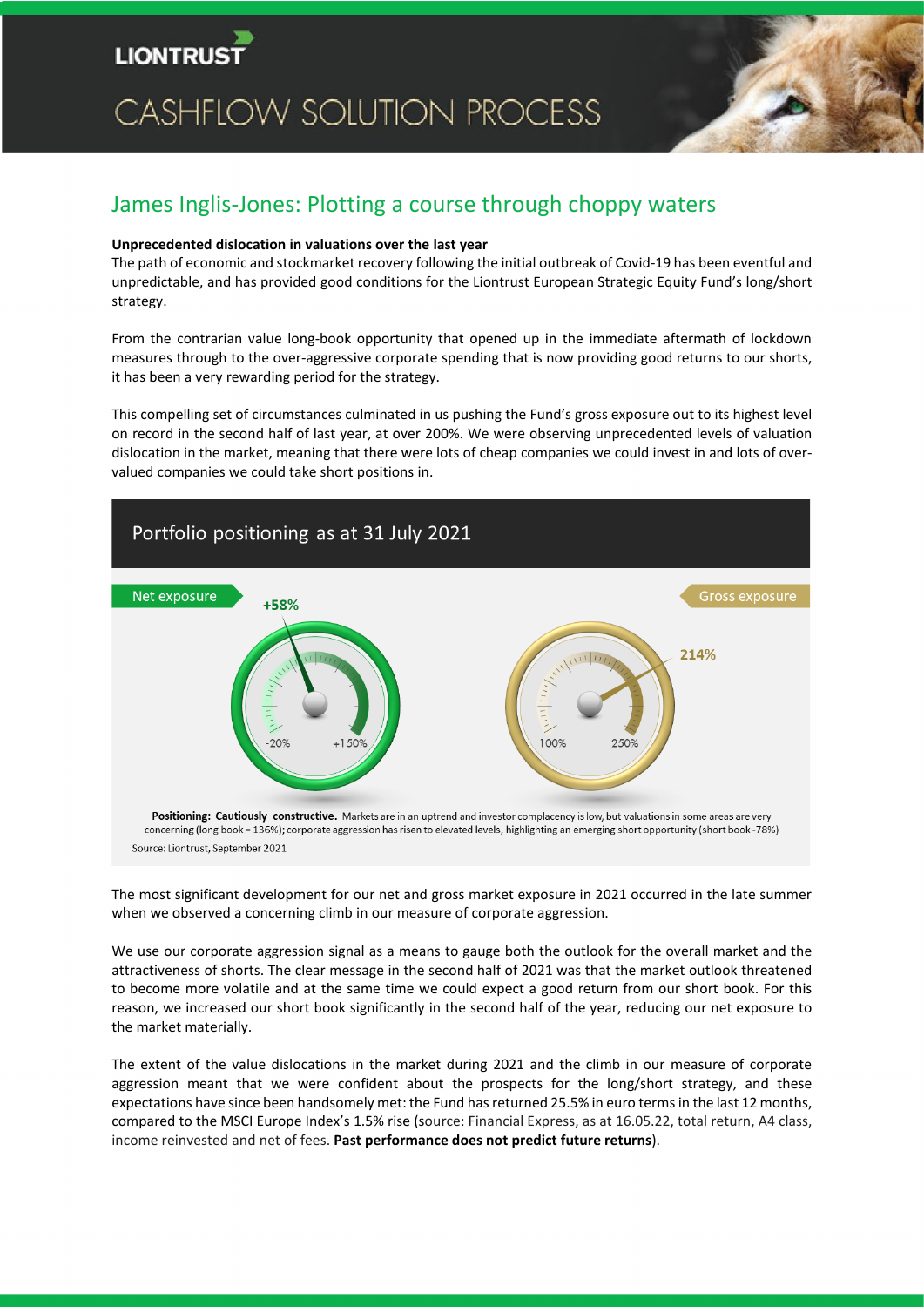Despite a modest rise in the European market over this period, the majority of the Fund's return has come from its short book. This is a pleasing development as it has been a good illustration how our measure of corporate aggression can help us optimise our short exposure. There were pockets of the market where aggressive corporate investment was particularly high and share valuations still exorbitant; some of these pockets have since collapsed, generating very good returns for the Fund's short positions.

#### **Long book prospects now look more modest**

Assessing the market now, we are less ambivalent regarding its overall valuation and direction; this is because stocks are now more uniformly expensive, while the technical picture has also deteriorated.

The European stockmarket is now in a downtrend. Whereas expensive valuations are no impediment to us taking a constructive view on markets whilst an uptrend is in place, we need to be a lot more circumspect in our long exposure once this momentum breaks down.

Investor anxiety is another consideration when we rate the environment for long investing. We have a key proprietary measure which we use to indicate market investment style preference. For the first time since we developed the measure ten years ago, our reading of investor anxiety spiked to very high levels at the start of the Covid-19 pandemic. Having then abated, it has risen again somewhat in the aftermath of Russia's invasion of Ukraine.

In early 2020, the spike in investor anxiety acted as a leading indicator of contrarian value opportunities – emphasising the need in portfolios to shift away from growth and towards a more value style. Valuation dispersion within the market was high, meaning that there were lots of deeply discounted stocks we could invest in. However, the recent bout of anxiety has come at a time when valuation dispersion has contracted somewhat. The cash generative contrarian value and recovering value stocks that performed so well for the Fund over the last year are no longer as cheap.

Instead, we have seen good opportunities for long investments in value stocks that are more defensive by nature. Of late, we have made good returns in some of the investments we made early this year in stocks like Roche, GlaxoSmithKline, Indivior, Kongsberg Gruppen and Swedish Match. Guiding us towards this more defensive value strategy has been the surge in corporate aggression. We know the best returns to value defensives with good cashflows occur when our measure of corporate aggression is elevated.

#### **But short book opportunity remains compelling**

The prospects for the short book remain appealing. For stocks with poor cash flow characteristics, we are still seeing expensive valuations – albeit less expensive than the readings we saw late last year, which were the most expensive we had come across in the 30-year history of the data we use.

Furthermore, corporate aggression is high – moderately so in Europe but at extremesin the US. In fact, corporate aggression in the US has recently surged to levels not seen since the peak of the tech bubble in 2000.

Corporate aggression, our proxy for company manager optimism, is one of our main indicators of market regime. We see corporate optimism as a contrarian market indicator: when company managers become more aggressive in their expenditure, we are more wary about the outlook for equities. This is because aggressive corporate expenditure often signals that company managers are increasingly making optimistic forecasts which they are prepared to back with significant investment in operating assets such as property, equipment and stock to capture the growth opportunity they foresee.

When in due course the over-optimism is revealed and growth disappoints, the situation is exacerbated by the misplaced investment that has occurred. We've therefore designed our corporate aggression measure to highlight when managers are becoming particularly aggressive with their investment.

As the pandemic took hold, the level of corporate aggression understandably dropped given the significant pressure on corporate earnings. However, it has since risen rapidly to very high levels.

Our proprietary measure of corporate aggression now sits at around one standard deviation above average in Europe, while the US is above two. From a statistical standpoint, when this measure breaches one standard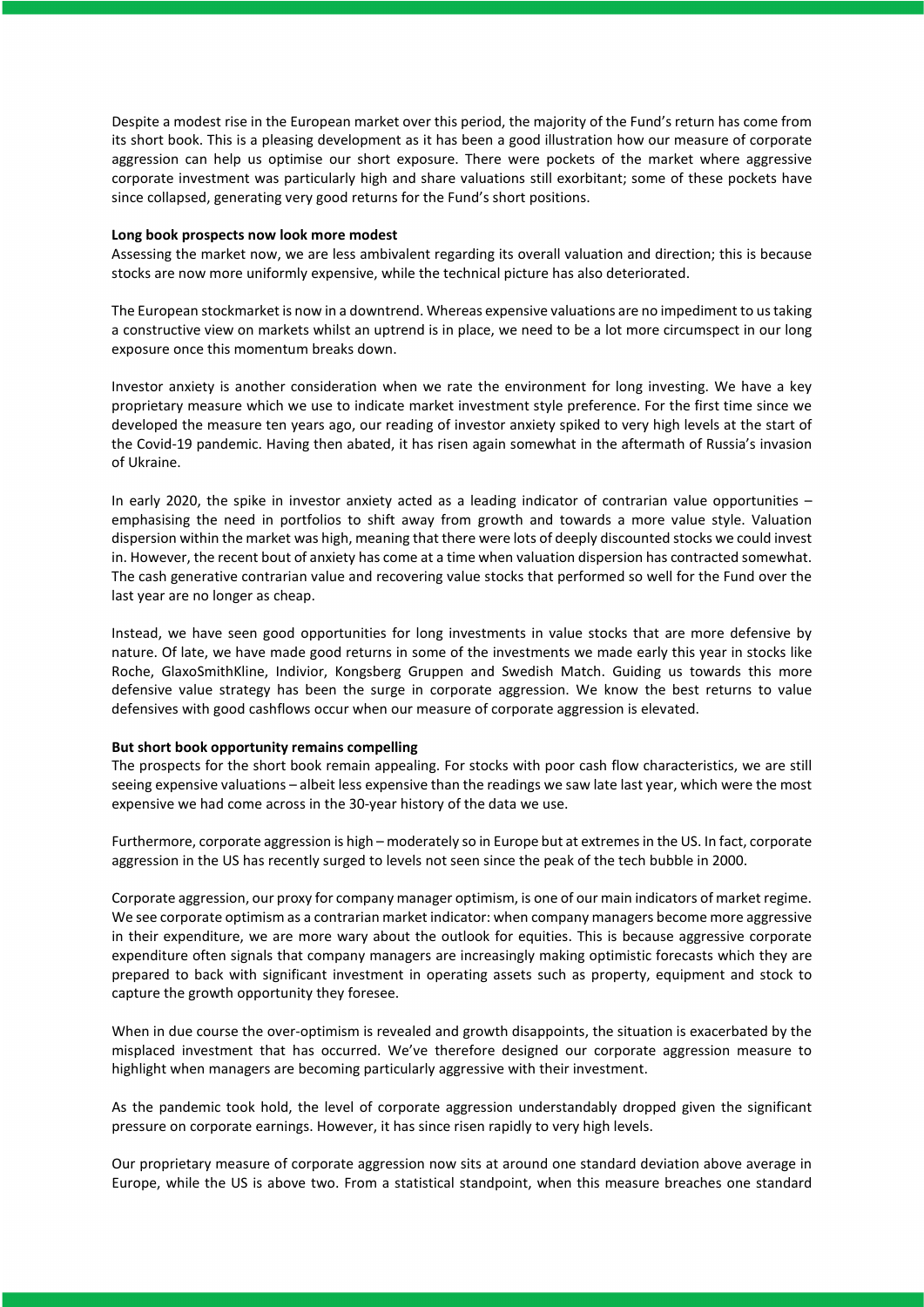deviation above average, it sits in the top 15% of historical measurements; when it exceeds two standard deviations, it is in the top 2% .

We know that a corporate aggression level two standard deviations above average is often a harbinger of market crisis. The journey between one and two standard deviations on the indicator can also be rapid, so we will be watching the European levels with interest, ready to expand the Fund's short book further if aggression spikes.





Source: Liontrust & Factset, 31.05.90 to 31.03.22

### **Shorting expensive high-forecast growth stocks with poor momentum and investing in attractively valued defensive stocks with appealing cash return characteristics**

When expensive valuations are combined with a poor technical picture and high corporate aggression, this clearly paints a weak foundation for a bull market to endure. However, the major benefit of applying a variable long/short approach to the management of the Fund is that we can target positive returns in all environments, including those where we have a cautious market outlook.

As a consequence of our indicators the next exposure of the fund remains quite low at c.23%.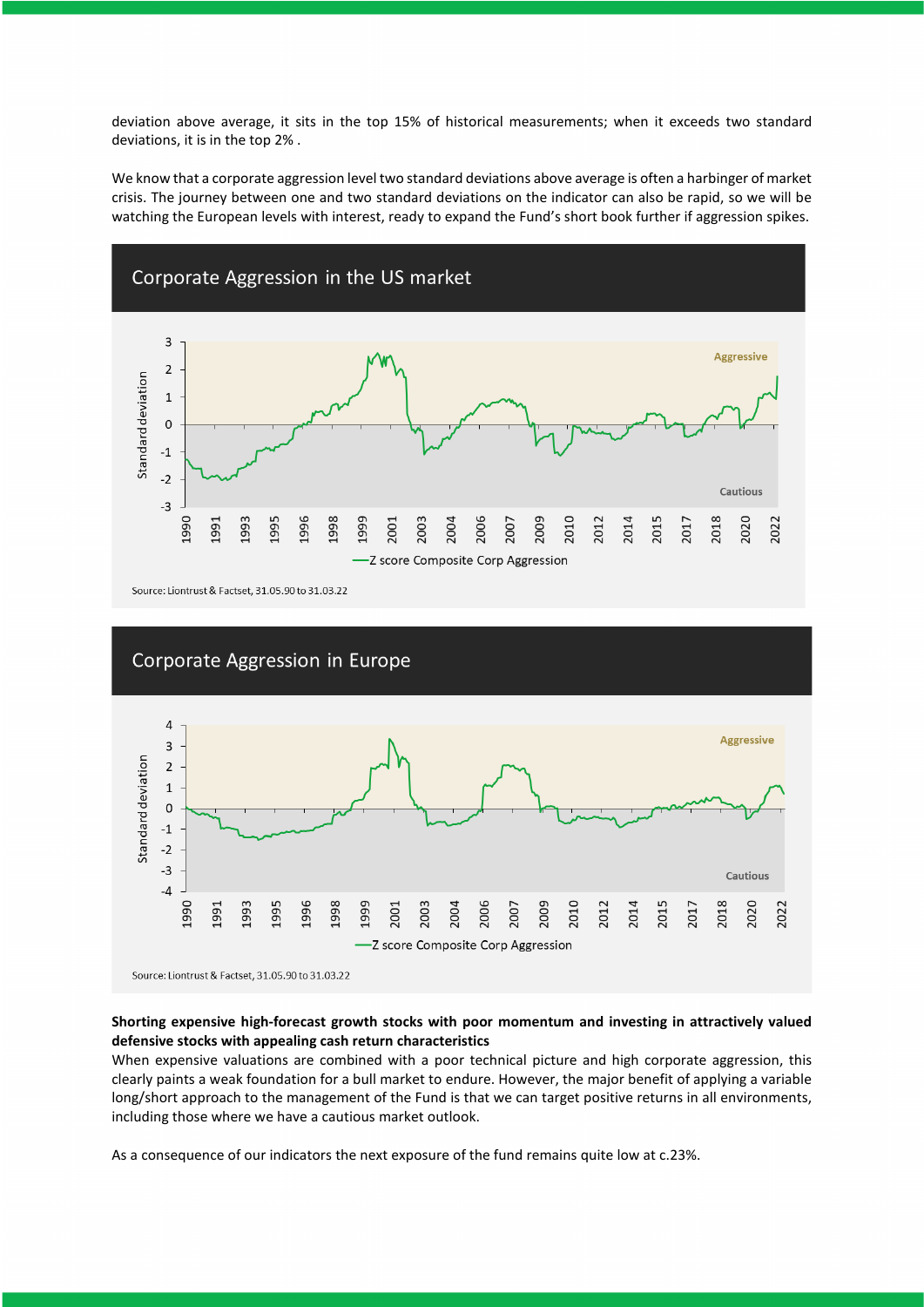

Due to the reduction in valuation dispersion, the long book focus has shifted away from the contrarian value stocks it sought out last year and towards attractively valued defensive stocks and those with appealing cash return characteristics. Our short book remains focused on expensive high-forecast growth stocks with poor momentum.